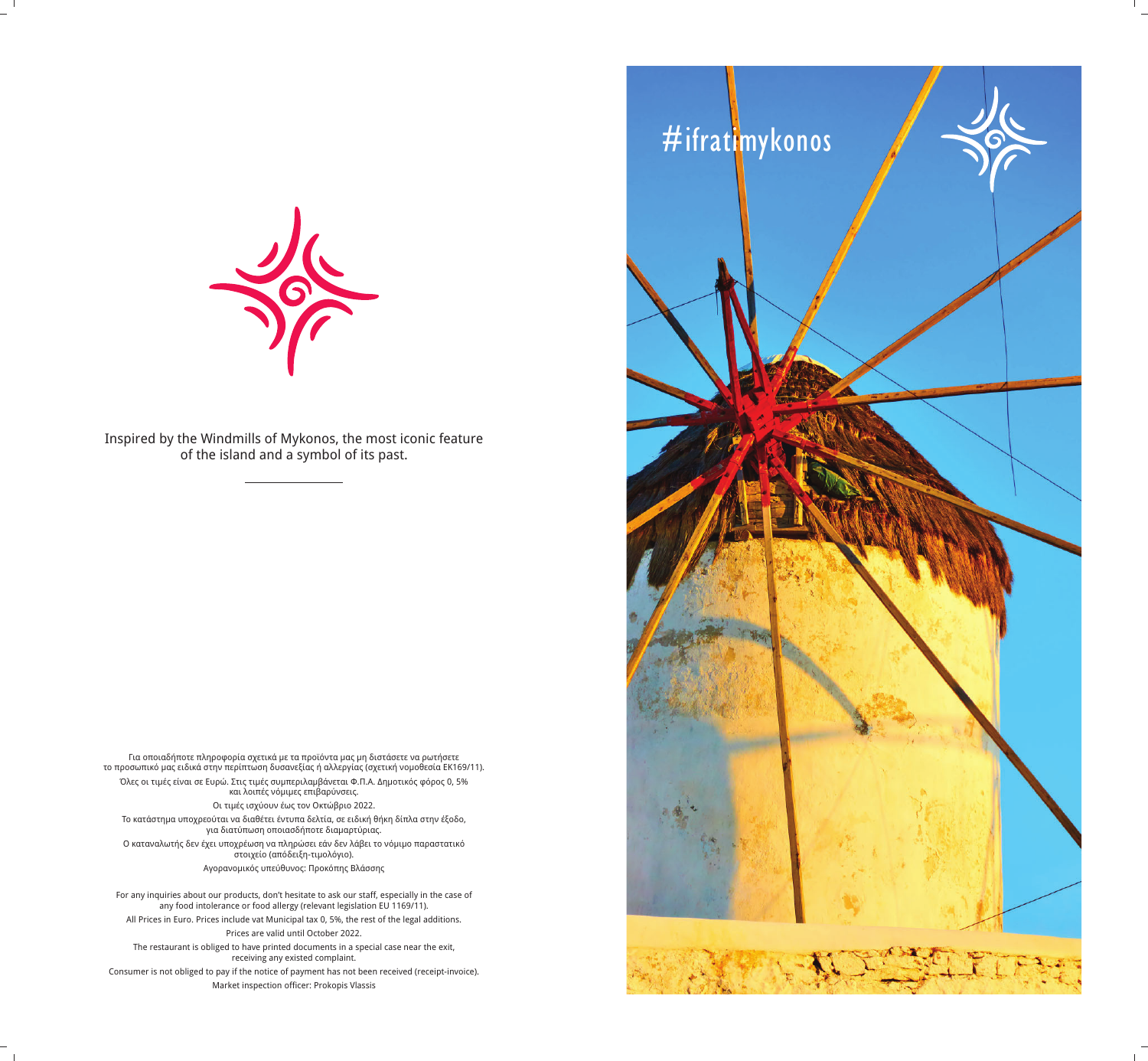## g b B

0.375L 0.75L

## **CHAMPAGNE**

 $-$ <sup> $\overline{ }$ </sup>

| <b>Pommery brut royal</b>        | 40 | 55 | 85  |
|----------------------------------|----|----|-----|
| <b>Pommery Grand Cru Brut</b>    |    |    | 110 |
| <b>Pommery Royal Blue Sky</b>    |    |    | 120 |
| <b>Pommery Louise cuvee 2004</b> |    |    | 240 |
| Heidsieck & Co monopole blue top | 30 |    | 55  |
| <b>Louis Roederer</b>            |    |    | 130 |
| <b>Deutz</b>                     |    |    | 130 |
| <b>Cristal Roederer</b>          |    |    | 430 |
| <b>Veuve Cliquot ponsardin</b>   |    |    | 140 |
| Pommery brut royal rosé          | 30 | 45 | 105 |
| <b>Pommery Louise cuvee rosé</b> |    |    | 310 |
| Heidsieck & Co monopole rosé top |    |    | 85  |
| <b>Veuve Cliquot Rosé</b>        |    |    | 160 |
| <b>Laurent Perrier Rosé</b>      |    |    | 220 |

## **PROSECCO BAR**

 $\mathbb{Z}_{\geq 0}$ 

| Ardenghi<br>millesimato prosecco superiore<br>D.O.C.G Valdobbiadene, It |    |
|-------------------------------------------------------------------------|----|
| Glera   Brut                                                            | 38 |
| Moscato d'Asti                                                          |    |

| IVIUSLALU U MSLI          |  |
|---------------------------|--|
| Vinum, D.O.C.G., Asti. It |  |
| Moscato                   |  |

#### **VINI DOLCI** 80ml

| <b>Moschato Riou Patron, Parparousis</b><br>I.G.T., Achaia<br>Moschato |      |
|------------------------------------------------------------------------|------|
| Vinsanto 4 ετών, Αργυρός<br>P.G.E., Santorini<br>Assyrtiko             | 13.5 |
| <b>Samos Doux, Samos</b><br>I.G.T., Samos<br>Moschato                  | 85   |

 $\frac{1}{\sqrt{2}}$ 

 $\frac{1}{\sqrt{2}}$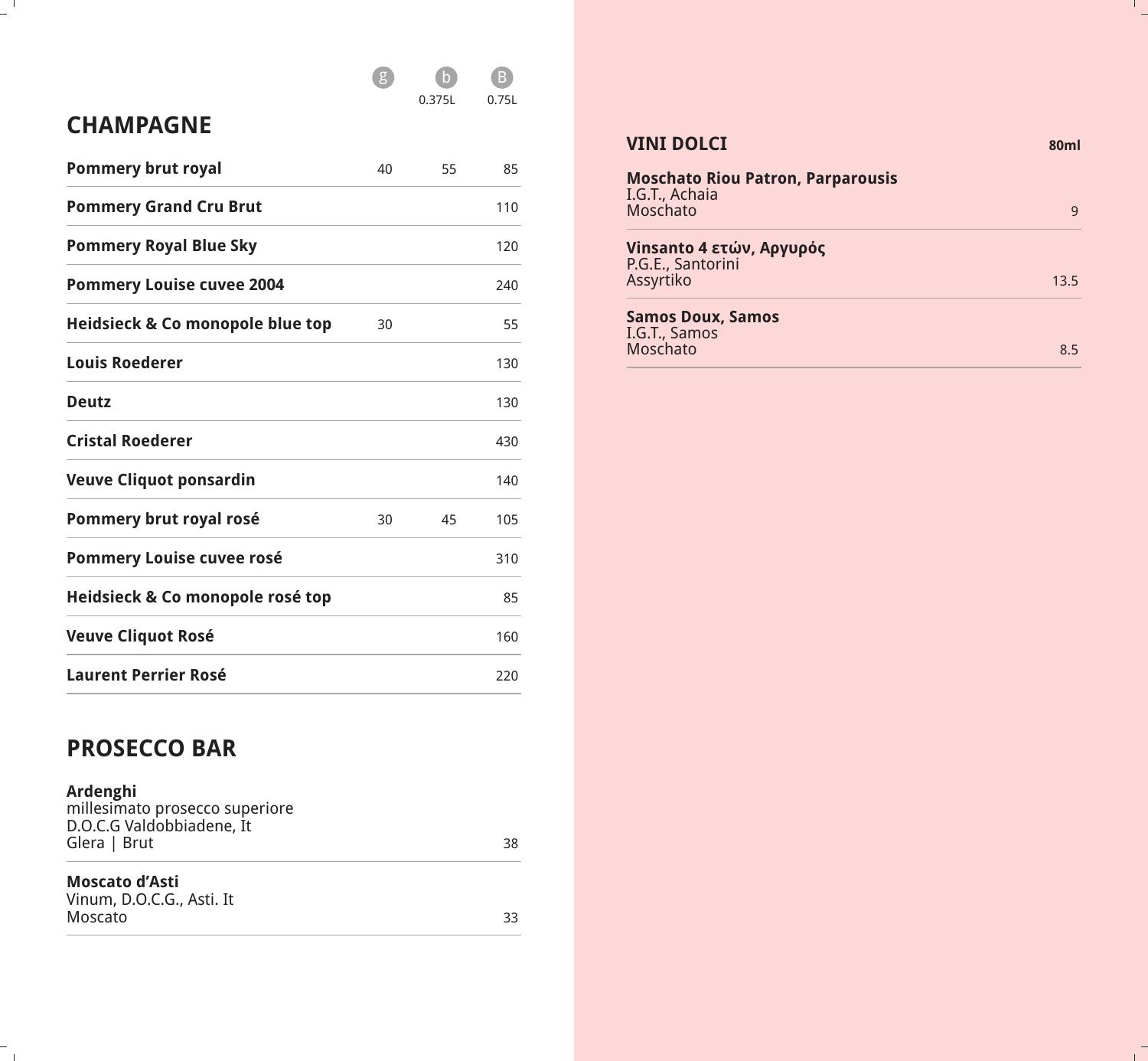

 $\mathbb{R}^n$ 

## **VINI ROSATIA 150ml Moschopolis 8, Moschopolis** P.O., Macedonia Xinomavro-Syrah 9.5 **Treis magisses, Mparafakas** Peloponnese Syrah, Agiorgitiko, Moschofilero, Semisweet 9 **Ionian Trilogy Premium Rosé** Ionian Trilogy, P.O.P, Kefalonia Mavrodaphne Kefalonias, Robola Kefalonias 9.5 **VINI ROSSI ITALIANIA** 150ml **Ronchedone, Cà dei Frati** I.G.T., Verona Marzemino, Sangiovese cabernet 11.5 **Barolo, Boiolo Camparo** D.O.C.G., Piemonte Nebbiolo It. 17 **Chianti Superiore Bio, Vinum** D.O.C.G., Toscana Sangiovese 11.5 **VINI ROSSI ELLENICIA** 150ml **Mega Spilaio, Cuvee III** PGE, Peloponnese Cabernet, Mavrodaphne, Agiorgitiko 9 **Diaporos, Kyr-Yianni** PGE, Imathia Xinomavro, Syrah 19

 $\sim$  1.

 $\sim$  1

#### **VINI ROSATI**

| Rosa dei frati, Cà dei Frati<br>D.O.C., Verona              |    |
|-------------------------------------------------------------|----|
| Gropello, Marzemino, Sangiovese, Barbera                    | 31 |
| La Chapelle, Château La Gordonne<br>A.C., Côtes de Provence |    |
| Cinsault, Grenache, Syrah                                   | 68 |
| <b>Château La Gordonne</b><br>A.C., Cotes de Provence       |    |
| Grenache, Cinsault, Syrah                                   | 47 |
| <b>Pink Flamingo, Gris de Gris</b>                          |    |
| Domaine de Jarras, Languedoc Rousillo<br>Grenache gris      | 44 |
| <b>Whispering Angel Château d'Esclans</b>                   |    |
| A.C., Cotes de Provence<br>Grenache, Mourvedre, Syrah       | 62 |
| <b>Dolce &amp; Gabbana Donnafugata</b>                      |    |
| P.O., Sicilia<br>Nerello Mascalese, Nocera                  | 94 |
| <b>Domaine K.Lazaridi</b>                                   |    |
| Drama<br><b>Merlot</b>                                      | 45 |
| <b>Moschopolis 8, Moschopolis</b>                           |    |
| P.O., Macedonia<br>Xinomavro-Syrah                          | 38 |
| <b>Dyo Choria, Karamitros</b>                               |    |
| P.G.I., Tyrnavos<br>Malagouzia semidry                      | 35 |
| Treis magisses, Mparafakas                                  |    |
| Peloponnese<br>Syrah, Agiorgitiko, Moschofilero, Semisweet  | 35 |
|                                                             |    |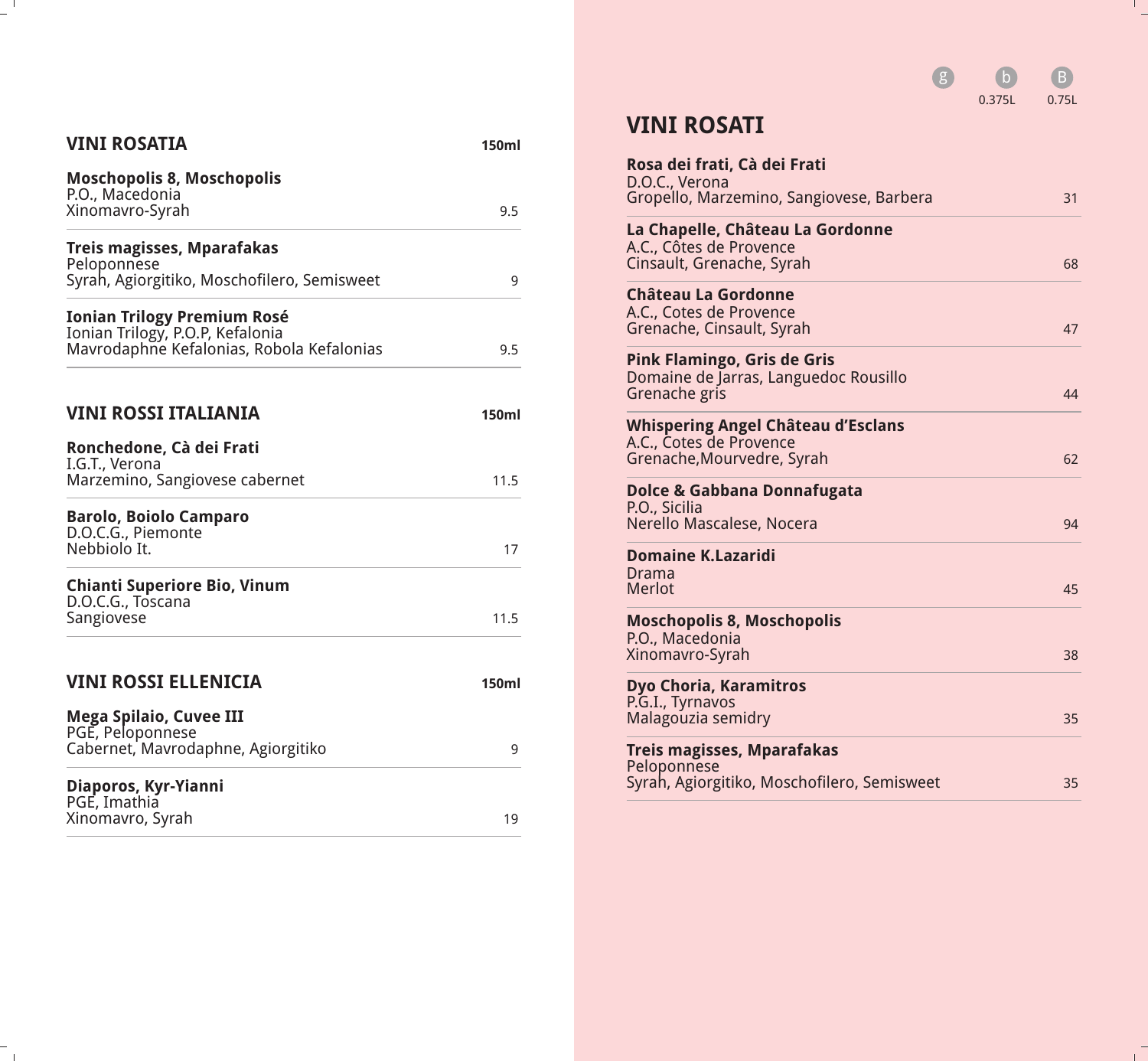#### 0.375L 0.75L g b B

## **VINI BIANCHI**

 $-$ <sup> $\overline{ }$ </sup>

 $\overline{a}$ 

| I Frati Lugana, Cà dei Frati<br>D.O.C., Verona                                                                            |     |
|---------------------------------------------------------------------------------------------------------------------------|-----|
| Turbiana                                                                                                                  | 150 |
| <b>Brolettino Frati, Cà dei Frati</b><br>D.O.C., Verona<br>Turbiana, Barrique                                             | 42  |
| <b>Pinot grigio</b><br>I.G.T., Veneto<br>Pinot grigio                                                                     | 29  |
| Santasso Casteani, Tenuta Casteani<br>D.O.C, Toscana<br>Viogner                                                           | 39  |
| Greco di Tufo, Pagano<br>D.O.C.G., Campania<br>Greco di Tufo                                                              | 34  |
| Fabula, Falerno del Massico Bianco, Pagano, 2017<br>DOP, Campania<br>Falanghina                                           | 38  |
| Falanghina, Pagano<br>I.G.T, Campania<br>Falanghina                                                                       | 32  |
| <b>Meursault Premier Cru,'18, Domaine Francois Mikulski</b><br>Les Gouttes d'Or - France<br>Chardonnay   $13.5%$          | 249 |
| <b>Domaine de Chevalier Blanc,'18</b><br>Pessac-Leognan - France<br>Sauvignon Blanc and Semillon   14.5%                  | 310 |
| Zobinger Heiligenstein Alte Reben Reserve, '18,<br><b>Weingut Brundlmayer</b><br>Kamptal DAC, Austria<br>Riesling   12.5% | 139 |
| <b>Cuvee Monsignori, '18</b><br>Estate Argyros, Santorini - Greece<br>Assyrtico   14%                                     | 39  |
| Techni alipias<br>T.O., Drama<br>Sauvignon blanc, Assyrtiko                                                               | 42  |
| Santorini Gavalas<br>P.G.E., Santorini<br>Assyrtiko                                                                       | 69  |

## **VINI AL CALICE**

| <b>CHAMPAGNE</b>                                                      | <b>200ml</b> |
|-----------------------------------------------------------------------|--------------|
| <b>Pommery brut royal</b>                                             | 30           |
| <b>Pommery brut rosé Pop</b>                                          | 42           |
| <b>PROSECCO BAR</b>                                                   | <b>120ml</b> |
| Ardenghi millesimato prosecco                                         |              |
| D.O.C, Veneto, It.<br>Glera   Brut or Extra Dry                       | 9            |
| VINI BIANCHI ITALIANIA                                                | <b>150ml</b> |
| I Frati Lugana, Cà dei Frati                                          |              |
| D.O.C, Verona<br>Turbiana                                             | 9.5          |
| <b>Pinot grigio</b><br>I.G.T., Veneto                                 | 9            |
| <b>Fabula, Falerno del Massico Bianco</b>                             |              |
| Pagano, 2017, DOP, Campania<br>Falanghina                             | 9.5          |
| VINI BIANCHI ELLENICIA                                                | <b>150ml</b> |
| Techni alipias<br>T.O., Drama                                         |              |
| Sauvignon blanc, Assyrtiko                                            | 9.5          |
| <b>Blanc de Gris, Tselepos</b><br>P.G.E., Peloponnese<br>Moschofilero |              |
|                                                                       | 10.5         |
| <b>Ergo, Lantidis</b><br>Peloponnese                                  |              |
| Sauvignon Blanc                                                       | 9            |
| Ionian Trilogy Premium Robola                                         |              |
| Ionian Trilogy, P.O.P, Kefalonia<br>Robola Kefalonias                 | 9.5          |

 $\frac{1}{\pi}$ 

 $\frac{1}{1}$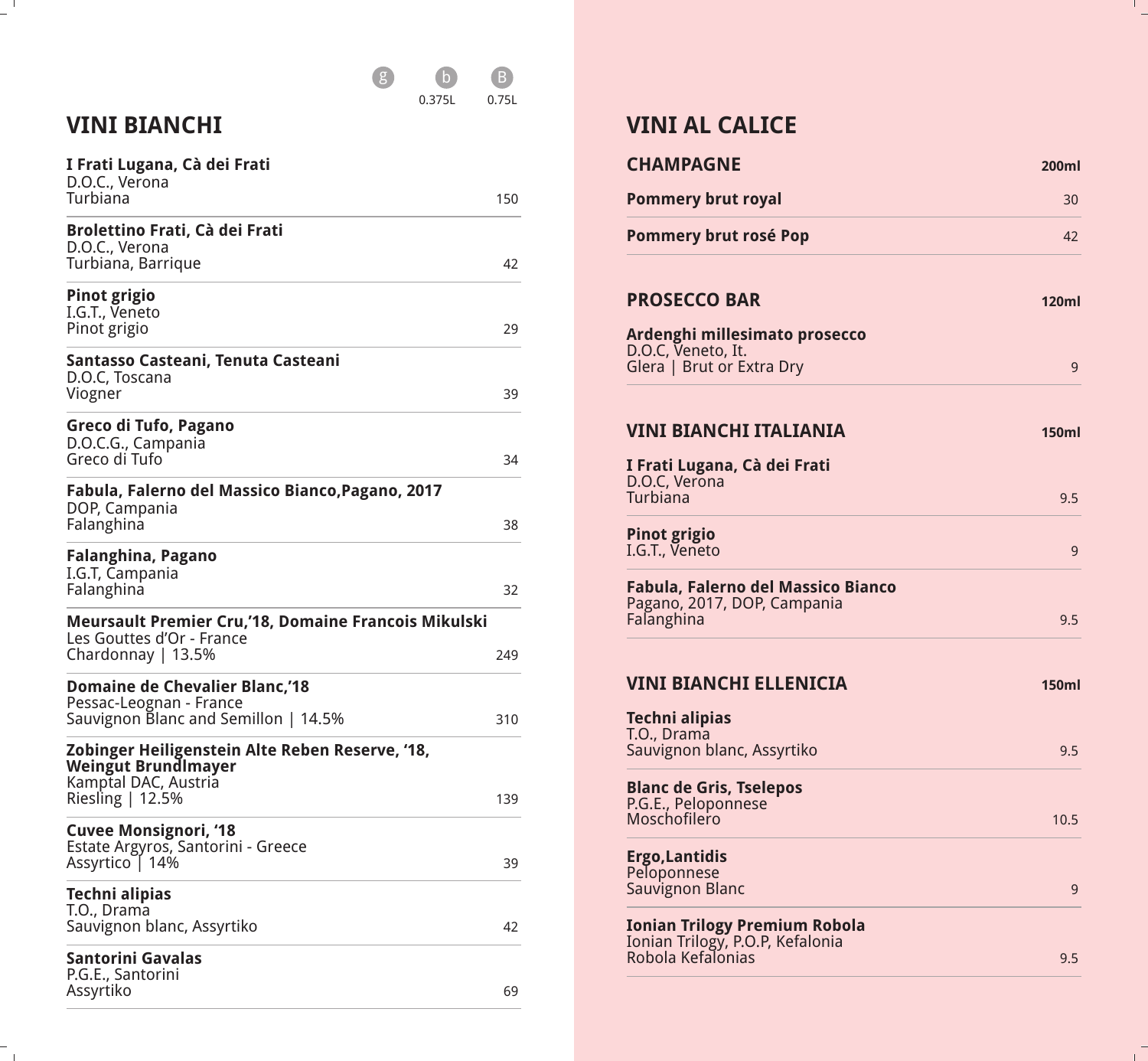

## **VINI DOLCI**

 $\overline{a}$ 

 $\mathbb{Z}_{\geq 0}$ 

| <b>Moschato Riou Patron</b><br>Parparousis, I.G.T., Achaia<br>Moschato | 51 |    |
|------------------------------------------------------------------------|----|----|
| Vinsanto 4 ετών<br>Argiros, P.G.E., Santorini<br>Assyrtiko             | 75 |    |
| <b>Samos Doux, Samos</b><br>I.G.T., Samos<br>Moschato                  |    | 34 |

|                                     |       |      |       | Β    |
|-------------------------------------|-------|------|-------|------|
|                                     | 0.33L | 0.5L | 0.75L | 1.5L |
| <b>LE NOSTRE BIRRE</b>              |       |      |       |      |
| <b>Birra 32 Curmi</b>   Alc 5,8%    |       |      | 16    | 27   |
| <b>Birra 32 Oppale</b> $ $ Alc 5,5% |       |      | 16    | 27   |
| Birra 32 Audace   Alc 8,4%          |       |      | 16    | 27   |
| Peroni                              | 7.5   |      |       |      |
| <b>Stella Artois draft</b>          | 7.5   |      |       |      |
| Corona                              | 7.5   |      |       |      |
| <b>Paulaner Weiss</b>               | 7.5   |      |       |      |
| <b>Beck's non alcohol</b>           |       | 6.5  |       |      |

|                                                                                        | 0.375L | 0.75L |
|----------------------------------------------------------------------------------------|--------|-------|
| <b>Malagouzia</b><br>Ktima Gerovassiliou, P.G.E., Epanomi<br>Malagouzia                |        | 47    |
| <b>Katsarou domaine</b><br>Katsaros, T.O., Krania Olympos<br>Chardonnay                |        | 51    |
| <b>Blanc de Gris</b><br>Tselepos, P.G.E., Peloponnese<br>Moschofilero                  |        | 39    |
| Melissopetra<br>Tselepos, P.G.E., Peloponnese<br>Gewürztraminer                        |        | 42    |
| <b>Petrines plagies</b><br>Palivos, P.G.E., Peloponnese<br>Chardonnay-Malagouzia       |        | 36    |
| Ionian Trilogy Premium Robola<br>Ionian Trilogy, P.O.P, Kefalonia<br>Robola Kefalonias |        | 39    |

g b B

 $\frac{1}{\sqrt{2}}$ 

 $\frac{1}{1}$